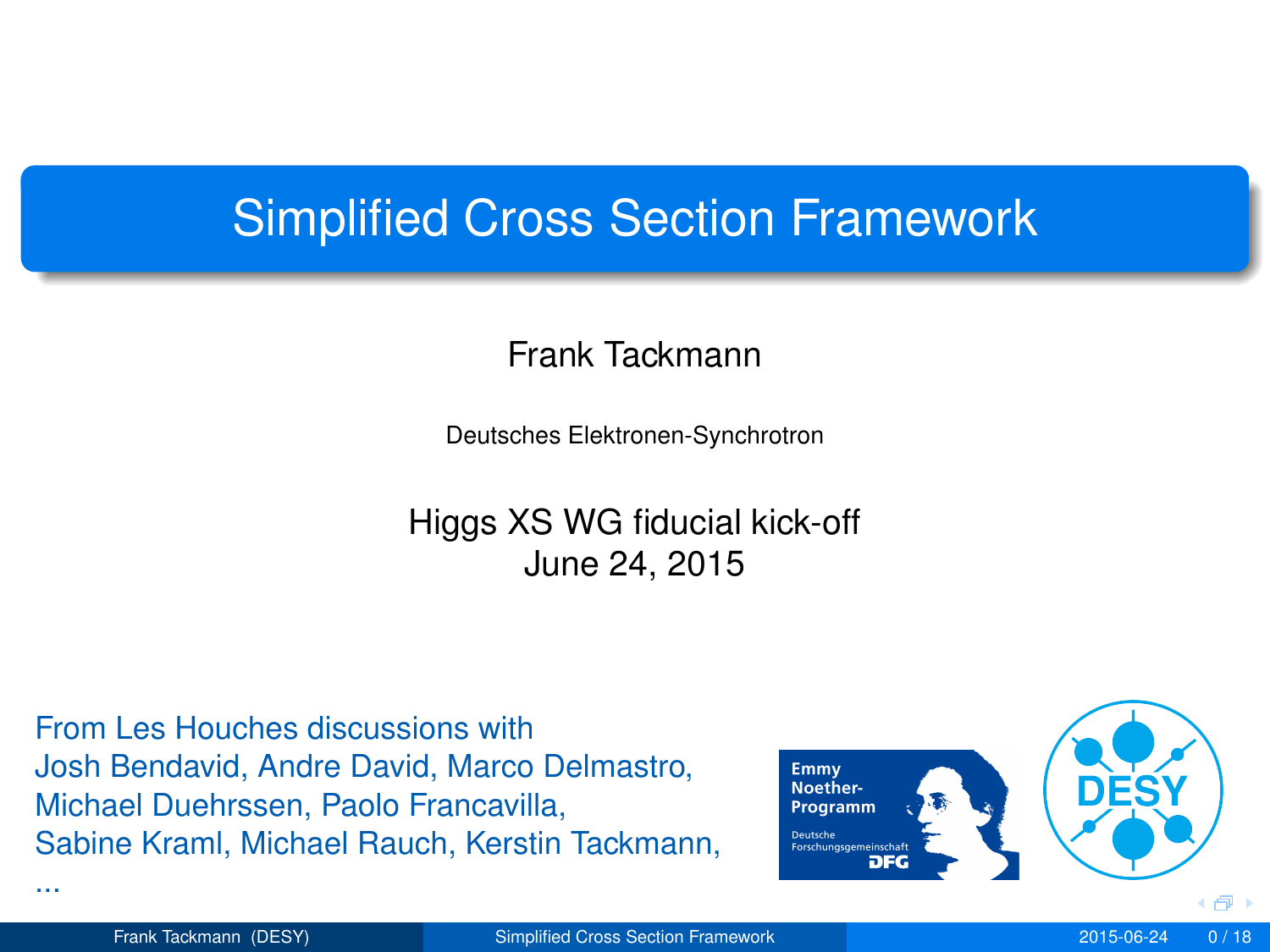# Measurement vs. Interpretation.



#### where "Theory dependence" includes 2 aspects

- Dependence on underlying physics model:
	- $\triangleright$  Assume/test a specific model (Lagrangian)
	- Dependence on kinematic distributions
- **•** Dependence on theory systematics/uncertainties
	- In theory predictions that are needed to extrapolate to total cross sections
	- Perturbative and parametric (PDFs,  $\alpha_s$ , ...)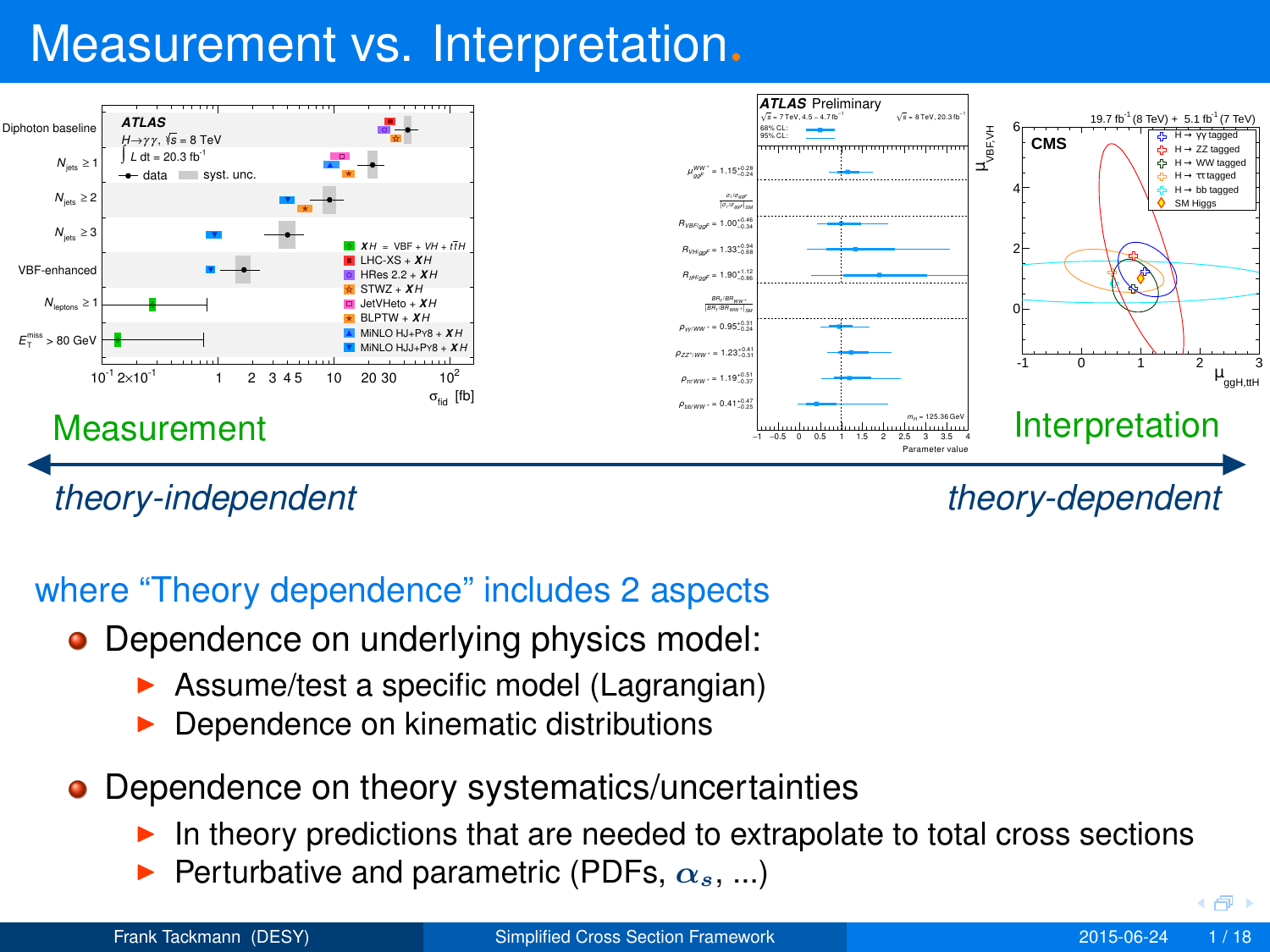# Pros and Cons of  $\mu$  Fits.



#### Pros

- Maximum possible sensitivity
- Allows use of advanced techniques like MVAs
- **Can benefit from kinematic correlations among production modes across** channels in combination

#### Cons

- Theory predictions and *uncertainties* maximally entangled in results
- Any nontrivial theory changes require new results from experiments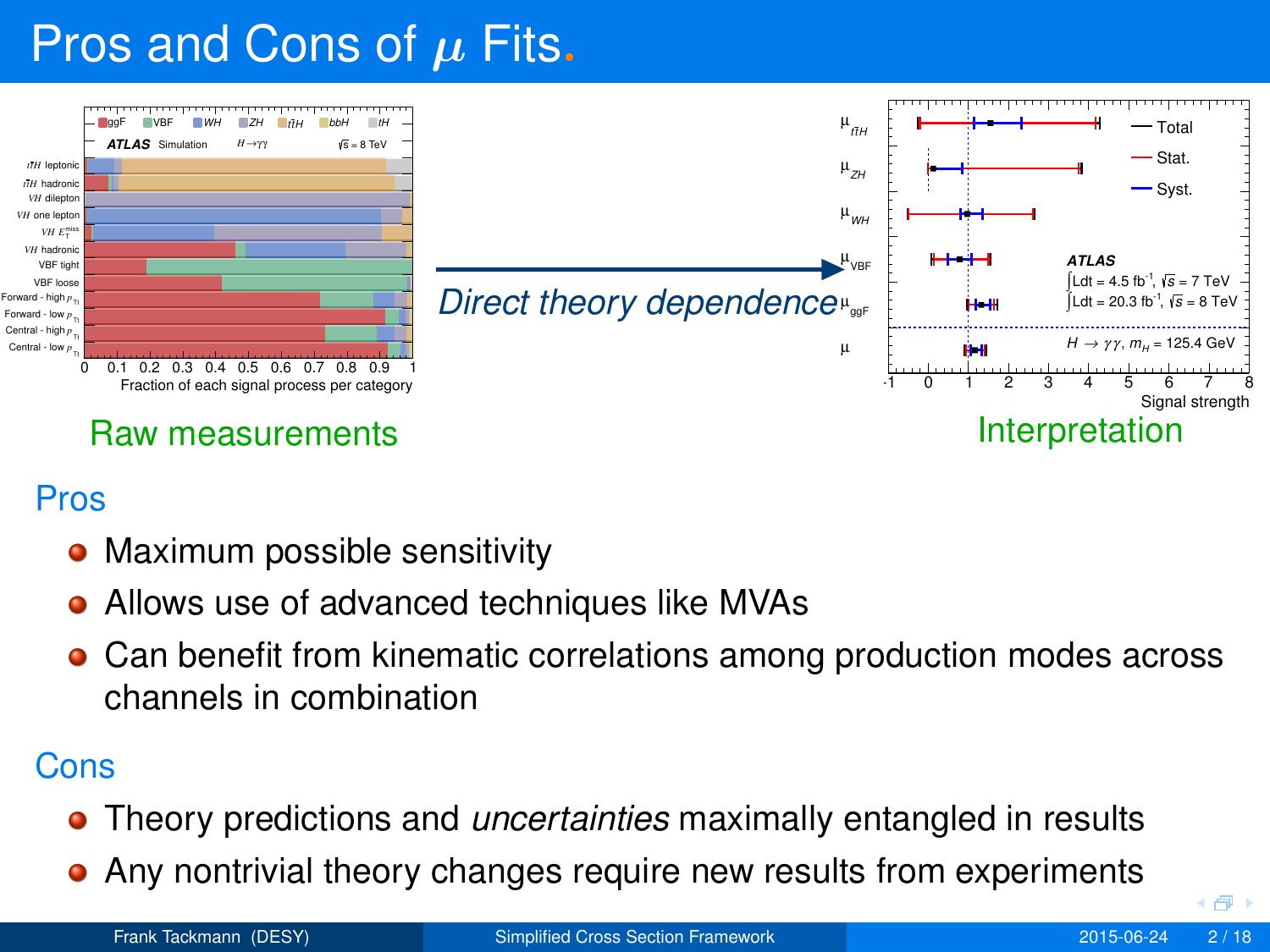#### Pros

- Allows maximally theory-independent measurements
- Results remain long-term useful
- $\Rightarrow$  The ultimate goal ...

## Cons: Inevitably loose some sensitivity

- **•** (Currently) only possible for cleanest channels:  $H \rightarrow \gamma\gamma$ ,  $ZZ$
- Requires signal definitions such that experimental efficiencies are (close to) production-mode independent
	- E.g.  $H \to \gamma\gamma$  isolation included in signal definition, since isolation efficiency very different for  $t\bar{t}H$
	- $\triangleright$  Cannot use MVAs for signal selection
	- $\blacktriangleright$  Sometimes simply not possible
- Projection onto several 1D spectra looses information compared to fully-differential level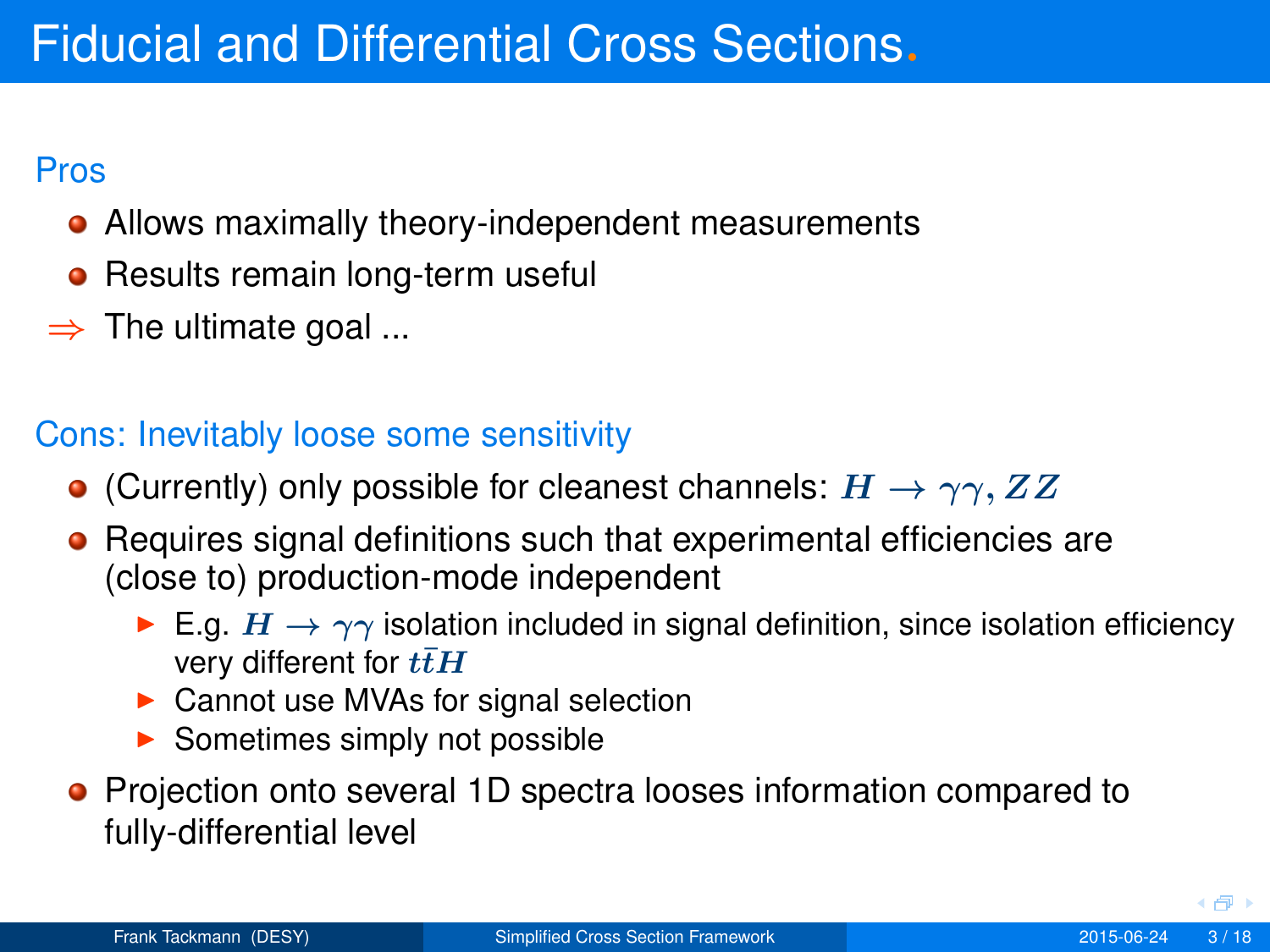# Split In the Middle.



#### Ultimate Goals: Interface to split "Measurement" from "Interpretations"

- Minimize theory systematics in measurements
	- Clearer and systematically improvable treatment at interpretation level
- Measurements stay long-term useful
- Decouples measurements from discussions about specific models
- Allows for interpretation with different model assumptions/BSM scenarios
	- $\blacktriangleright$   $\mu_i$ ,  $\kappa_i$ , effective couplings, EFT coefficients, specific models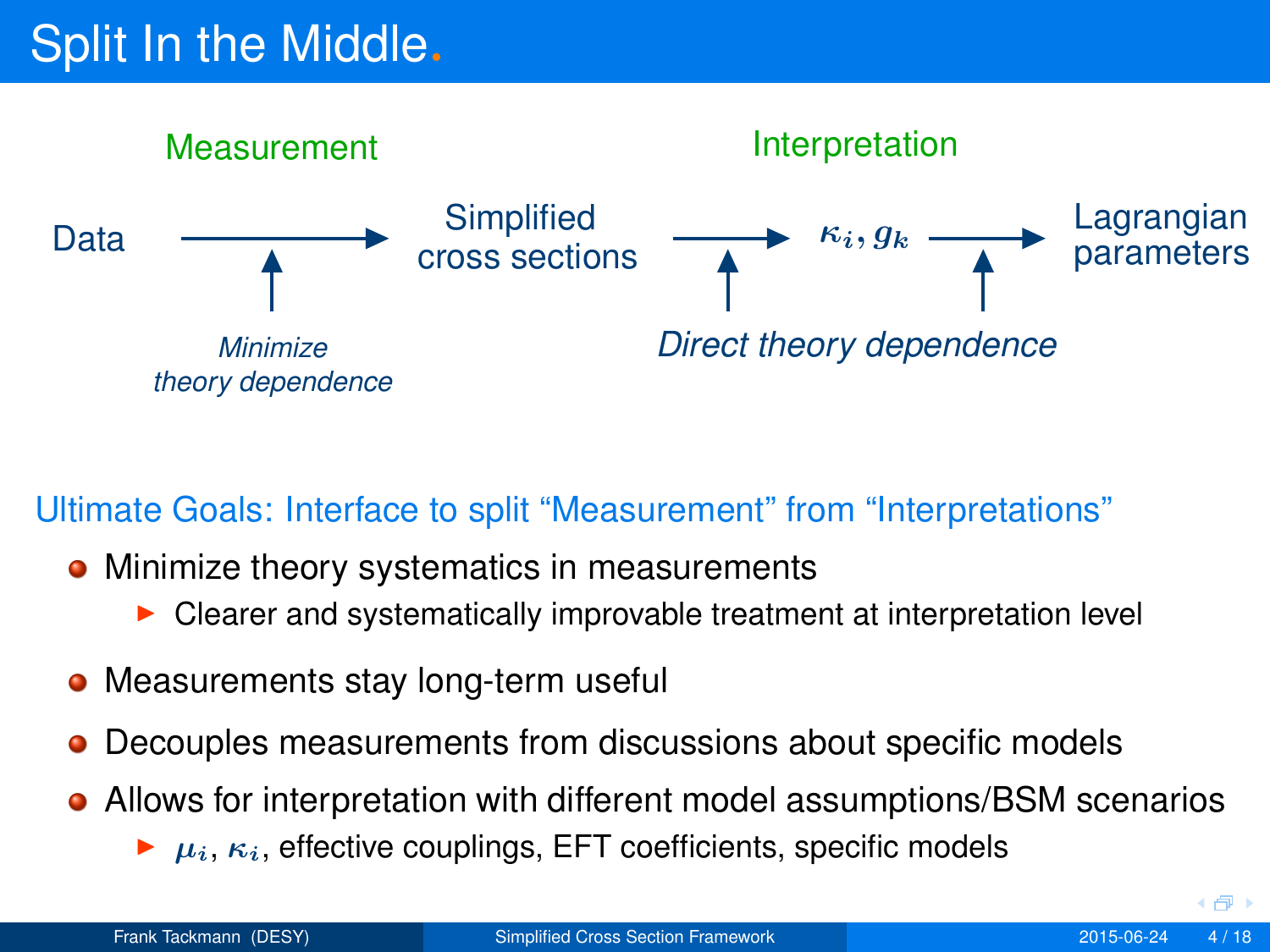# Definition of Simplified Cross Sections.

Current  $\mu$  fits:



## **•** Fit for  $\sigma_{qgH}$ ,  $\sigma_{\text{VBF}}$

- In the SM: Correspond to total  $ggH$  and VBF production cross sections
- $A_i^{ggH}$ ,  $A_i^{VBF}$  are acceptances for SM processes  $\rightarrow$  theory-dependent
	- $\triangleright$  Split each production cross section into several kinematic bins/slices  $a, b, ...$

 $\sigma_1^{\rm meas}=A_1^{ggH\,a}\times\sigma_{ggH\,a}+A_1^{ggH\,b}\times\sigma_{ggH\,b}+A_2^{\rm VBF\,c} \sigma_{\rm VBF\,c}+\cdots$  $\sigma^\mathrm{meas}_2=...$ 

- $\blacktriangleright$   $A_i^j$  only depend on SM kinematics *inside* a given bin
- If this becomes a problem, split the bin

### $\Rightarrow$  SM processes act as kinematic templates

∢ শী ৷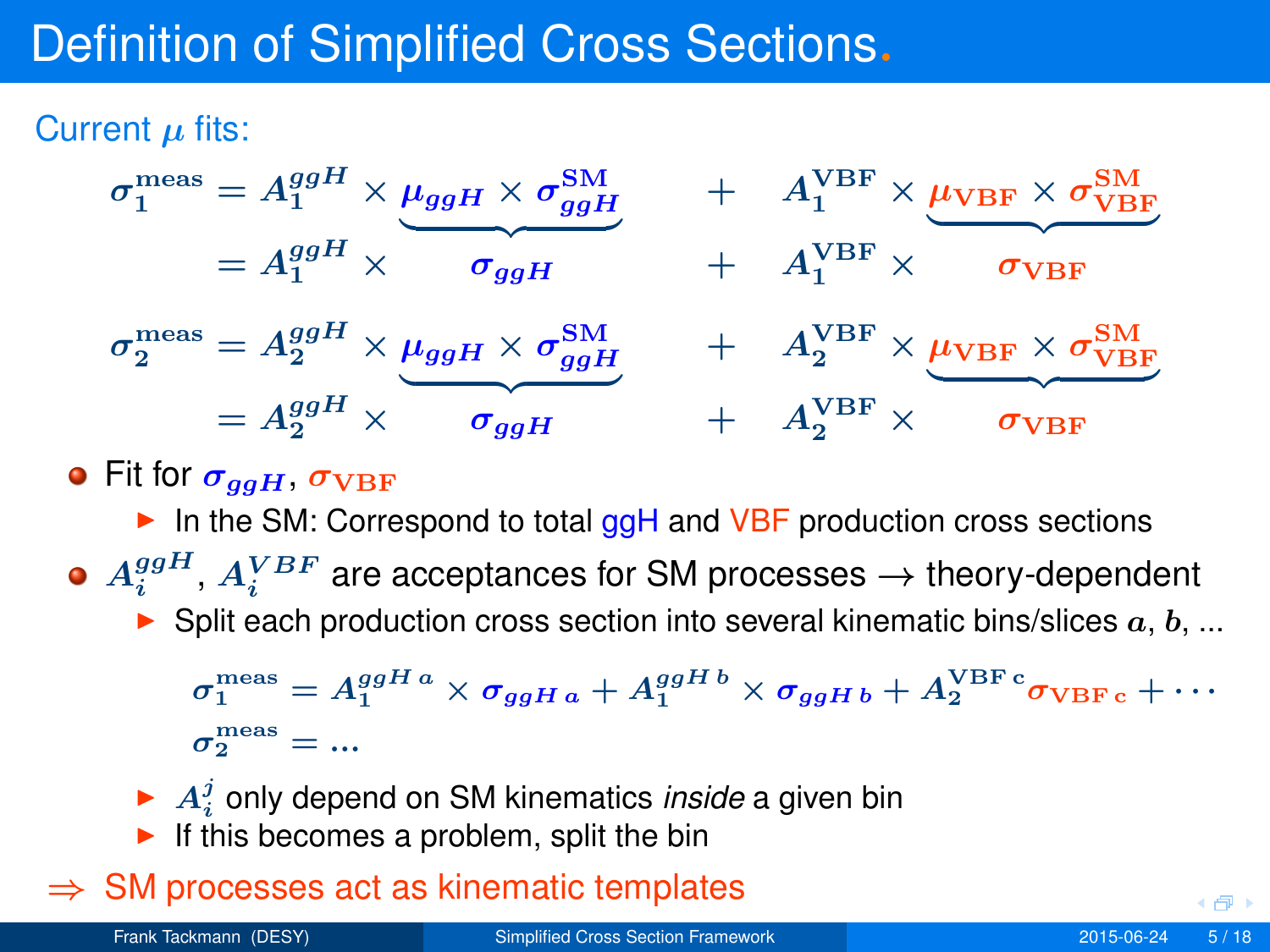# Simplified Cross Section Framework.

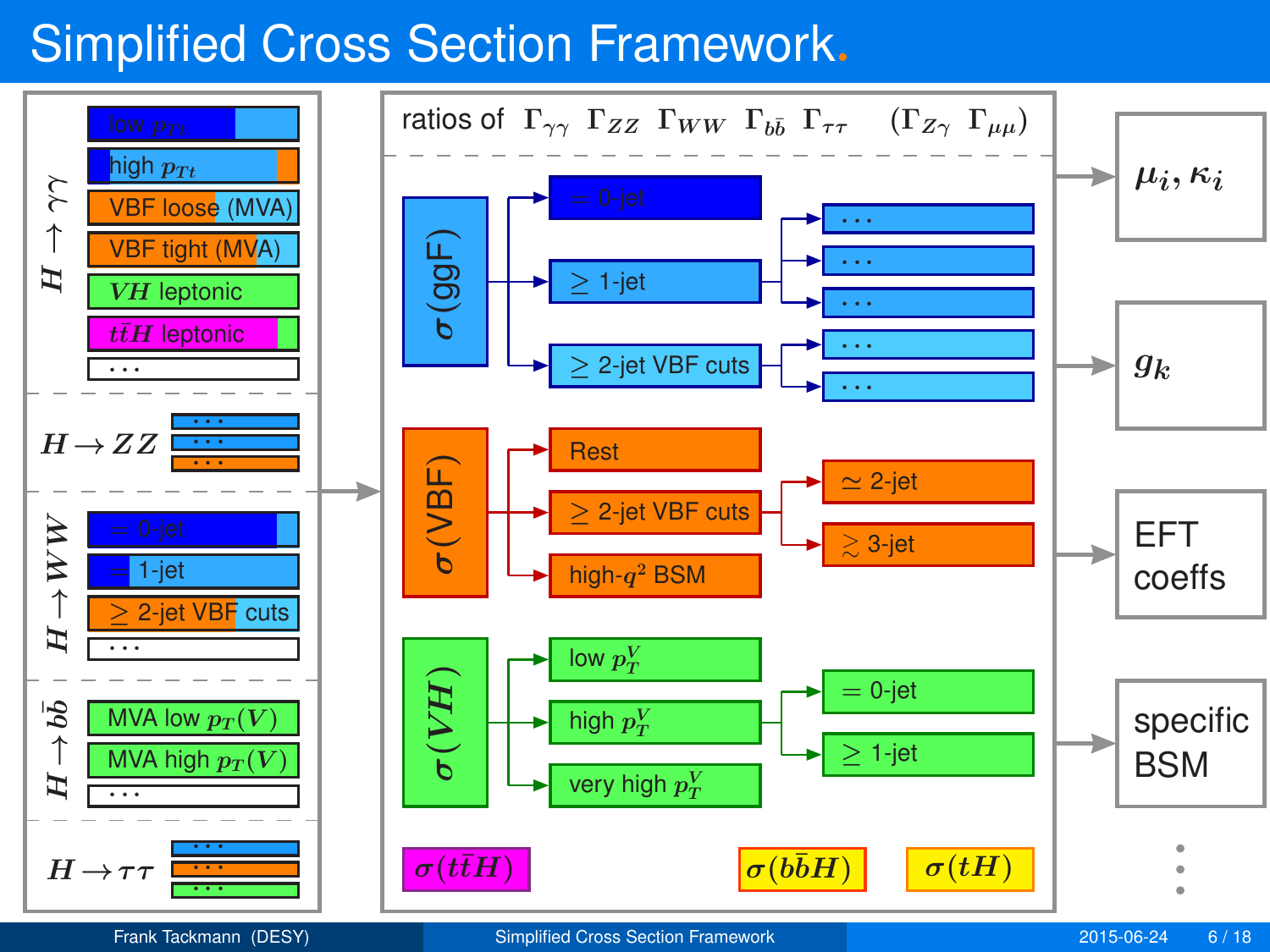# Trying to Get the Best of Both Worlds.

#### Difference compared to current  $\mu$  fits

- **•** Further split production modes into kinematic bins
- Fit for cross sections instead of  $\mu_i$

#### Difference compared to fully-fiducial cross sections

- Non-Higgs backgrounds are subtracted
- Inclusive over the Higgs decays
	- $\triangleright$  Can perform a global combination of channels
- "Simplified" bin definitions *per production mode* abstracted from the actual measurement categories
	- **Analyses can use optimized selections at reconstruction/analysis level**
	- $\triangleright$  Can still use MVAs
	- ▶ Different production modes can have different efficiencies/acceptances without incurring dependence on SM production mode mix

#### $\Rightarrow$  Maximize sensitivity while reducing theory dependence

4 何 )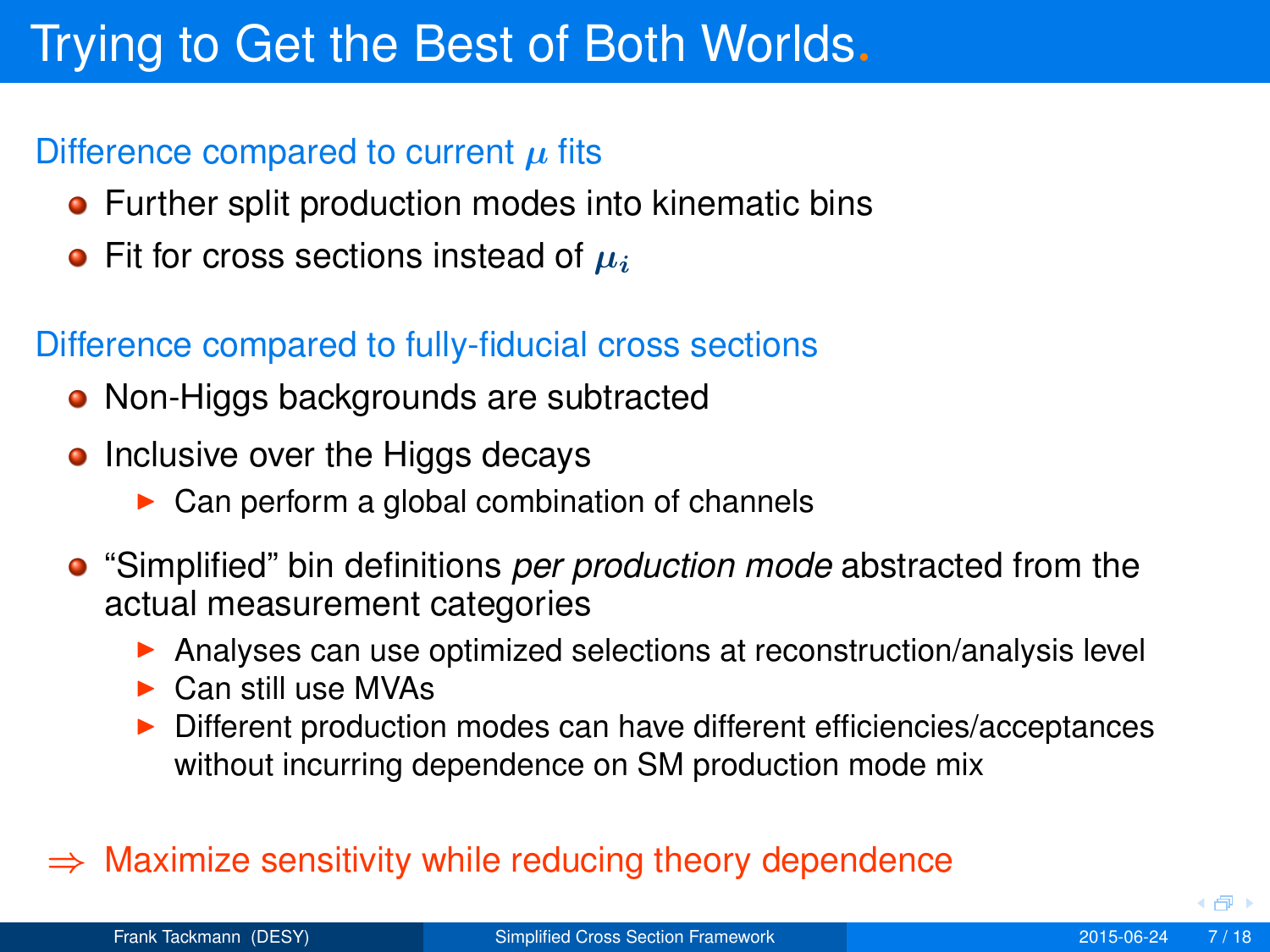- **•** Bins should be reasonably well constrained (except BSM "overflow" bins)
- Identify phase-space regions that are most important to separate out from the theory side
	- $\blacktriangleright$  Where are largest theory systematics (e.g. ggF 0jet bin)
	- $\blacktriangleright$  BSM sensitivity/interpretation
- **•** Try to minimize residual theory dependence
	- $\blacktriangleright$  Try to align cuts with experimental categories to reduce extrapolations (e.g. reason to use  $p_T^V$  instead of  $m(VH))$
	- $\triangleright$  Still have to keep MVAs in check to avoid uncontrolled theory systematics
- Some of the observables might also be
	- $\blacktriangleright$  Asymmetries
	- <sup>I</sup> Continuous parameters for kinematic deviations (e.g. CP odd admixture)
- **O** Definition of bins can evolve
	- $\triangleright$  Can split into more fine-grained bins as required and allowed by statistics (previous determinations remain useful)

4 何 )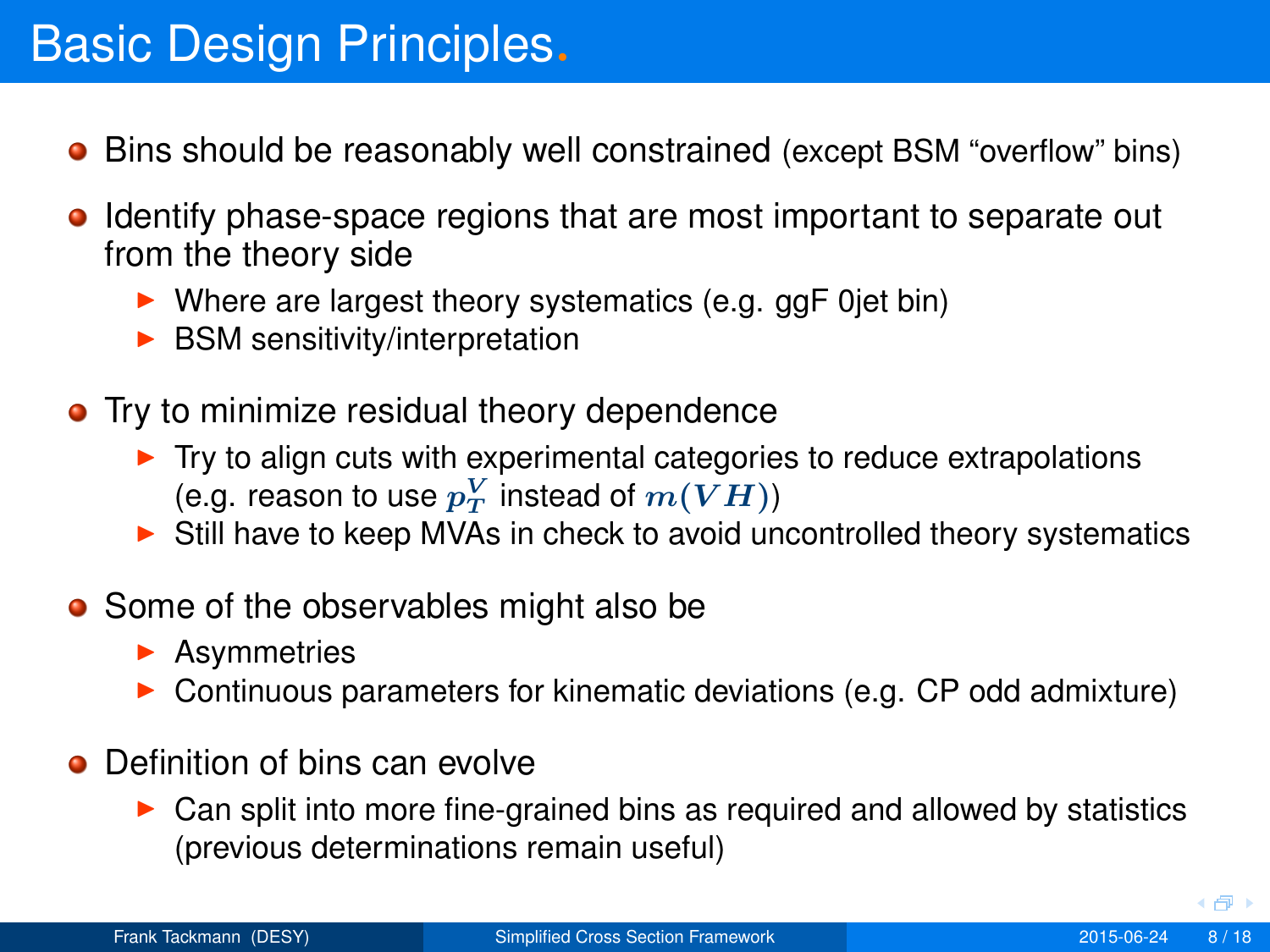#### In the following: Concrete proposal which came out of Les Houches

- Tries to balance minimal requirements for theory uncertainties and BSM sensitivity with experimental feasibility
- Define two scenarios
	- <sup>I</sup> "Small" : ∼ current statistics
	- ▶ "Medium": medium-term, somewhere between now and 300/fb
- Specific details are not fixed
	- $\blacktriangleright$  Feedback and ideas are very welcome
- **Bins on each branch are by definition mutually exclusive and sum up to** parent bin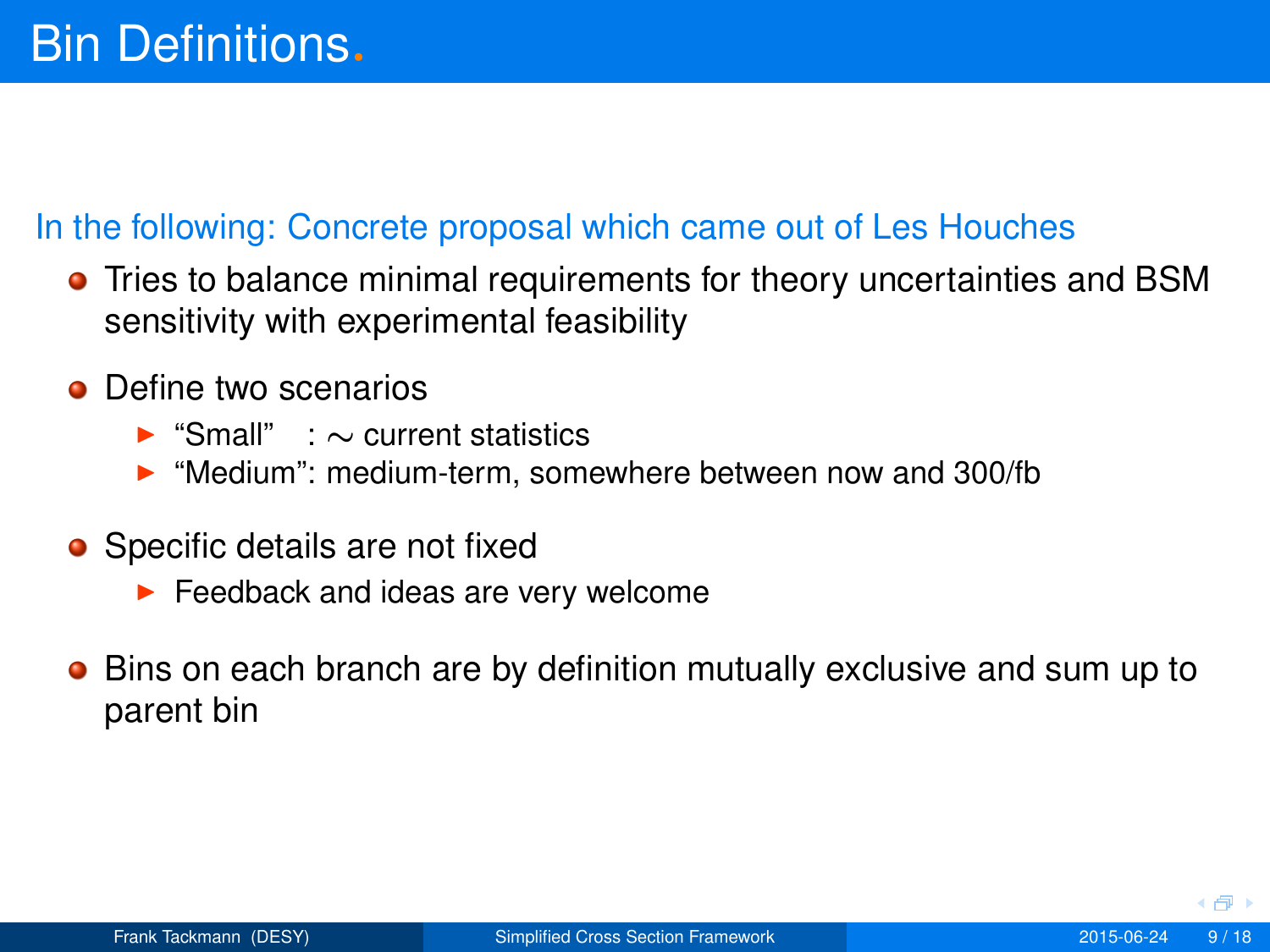# $gg \rightarrow H$ : Small.



◆母→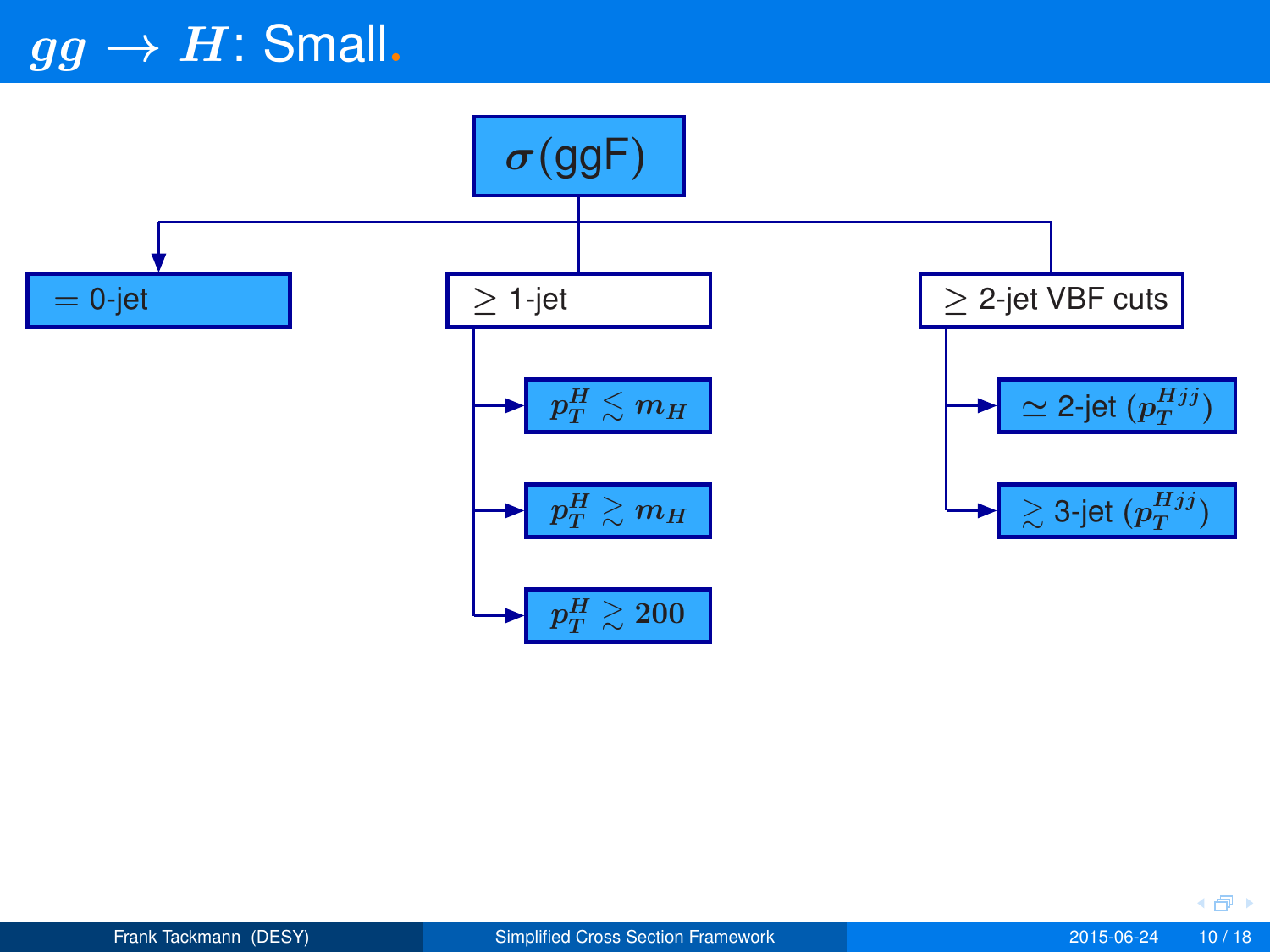## $\overline{gg} \rightarrow H$ : Medium-Term.

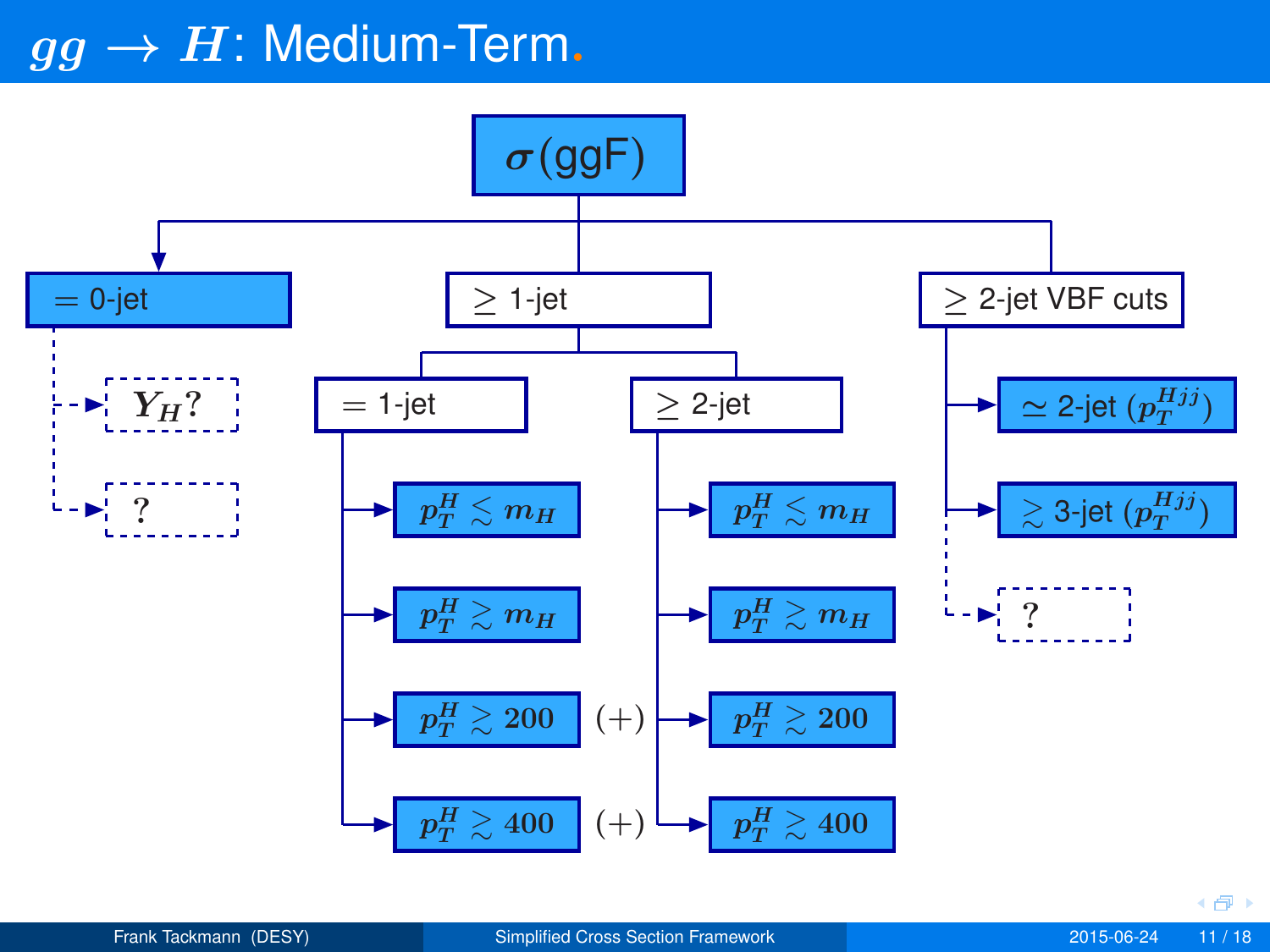

◆母→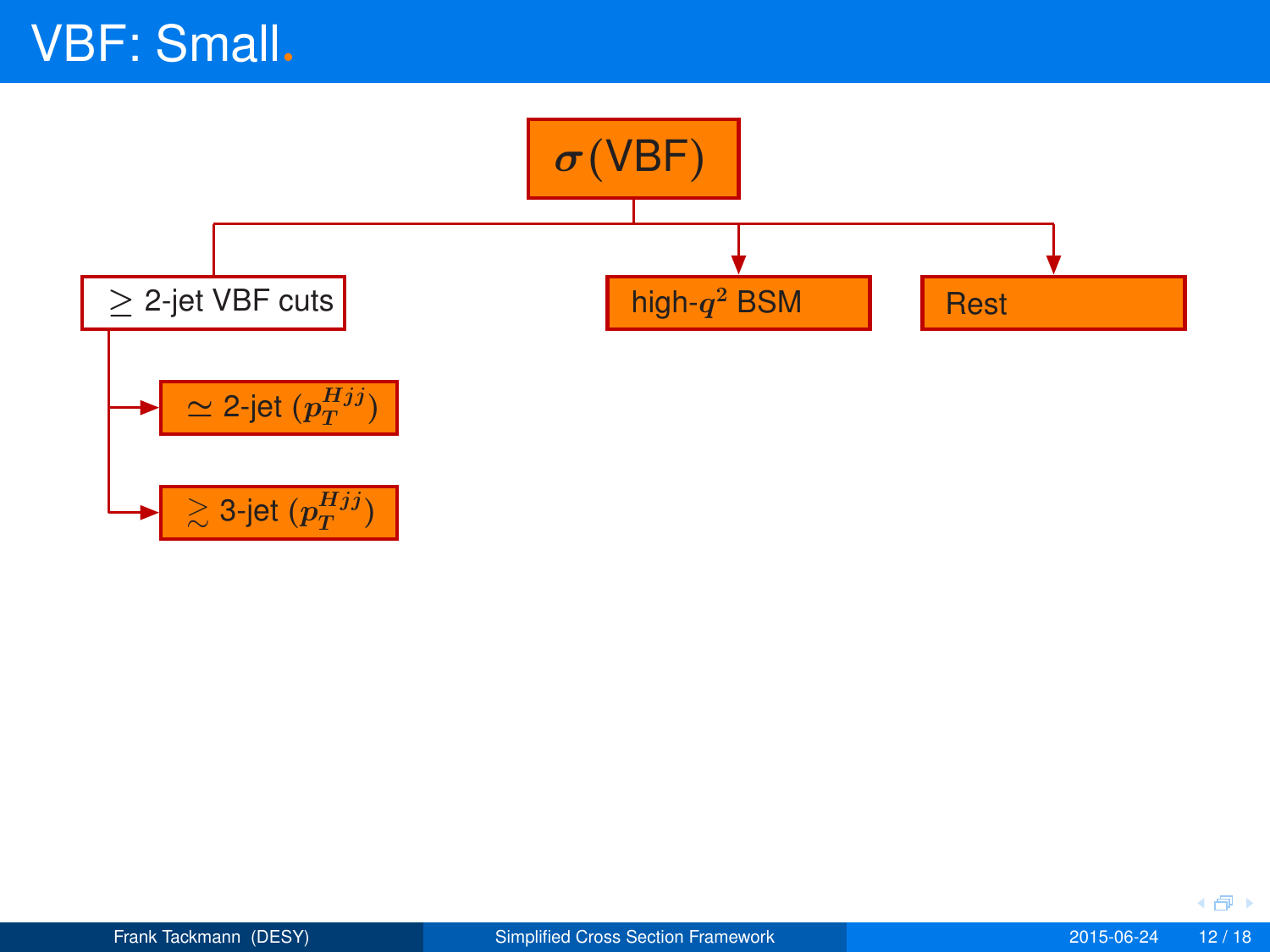# VBF: Medium-Term.



Instead or in addition to binning in  $\Delta\phi_{ij}$  can use continuous parameter  $\bullet$ to allow for a CP-odd admixture

( 母)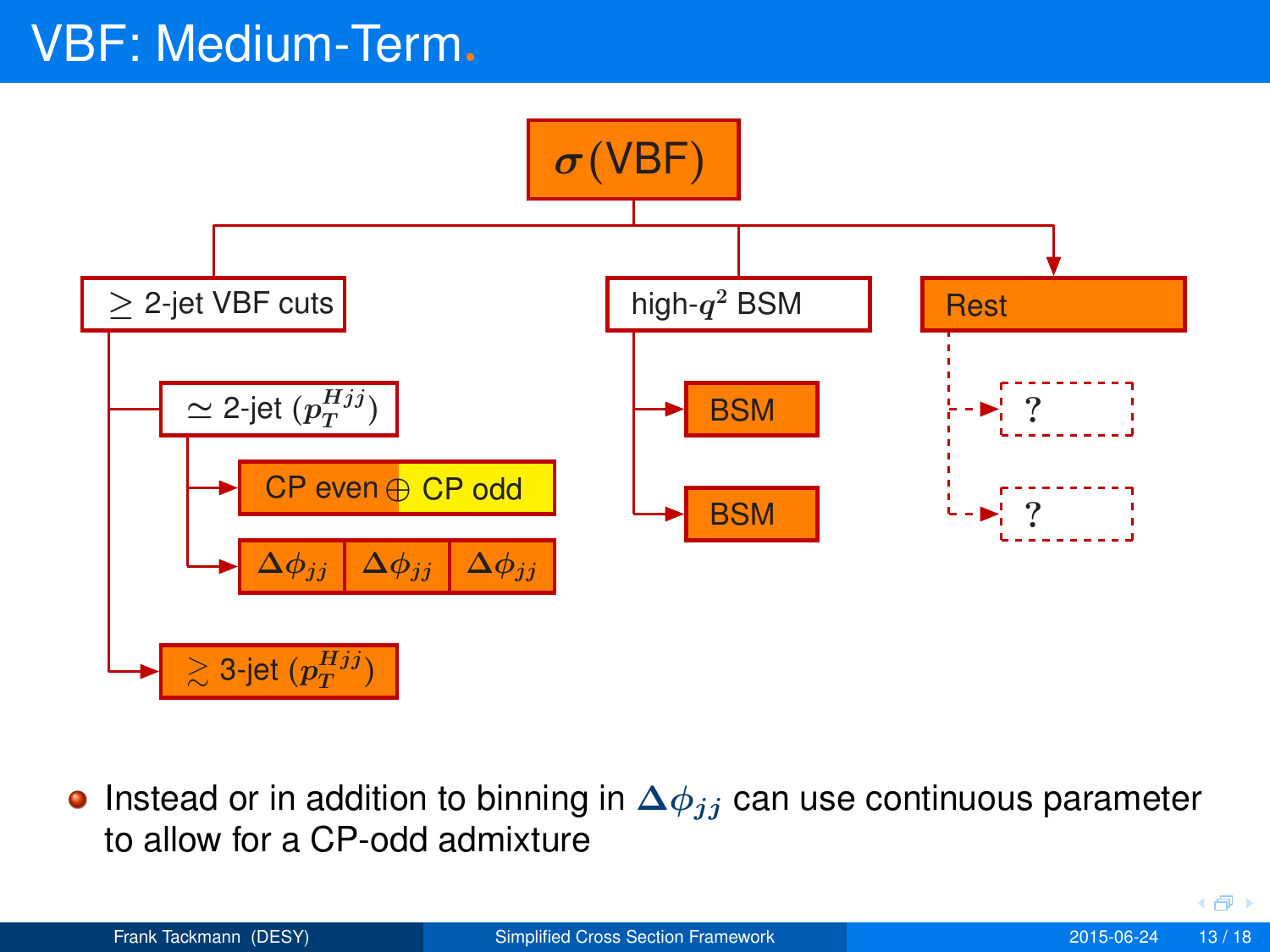# VH: Small.

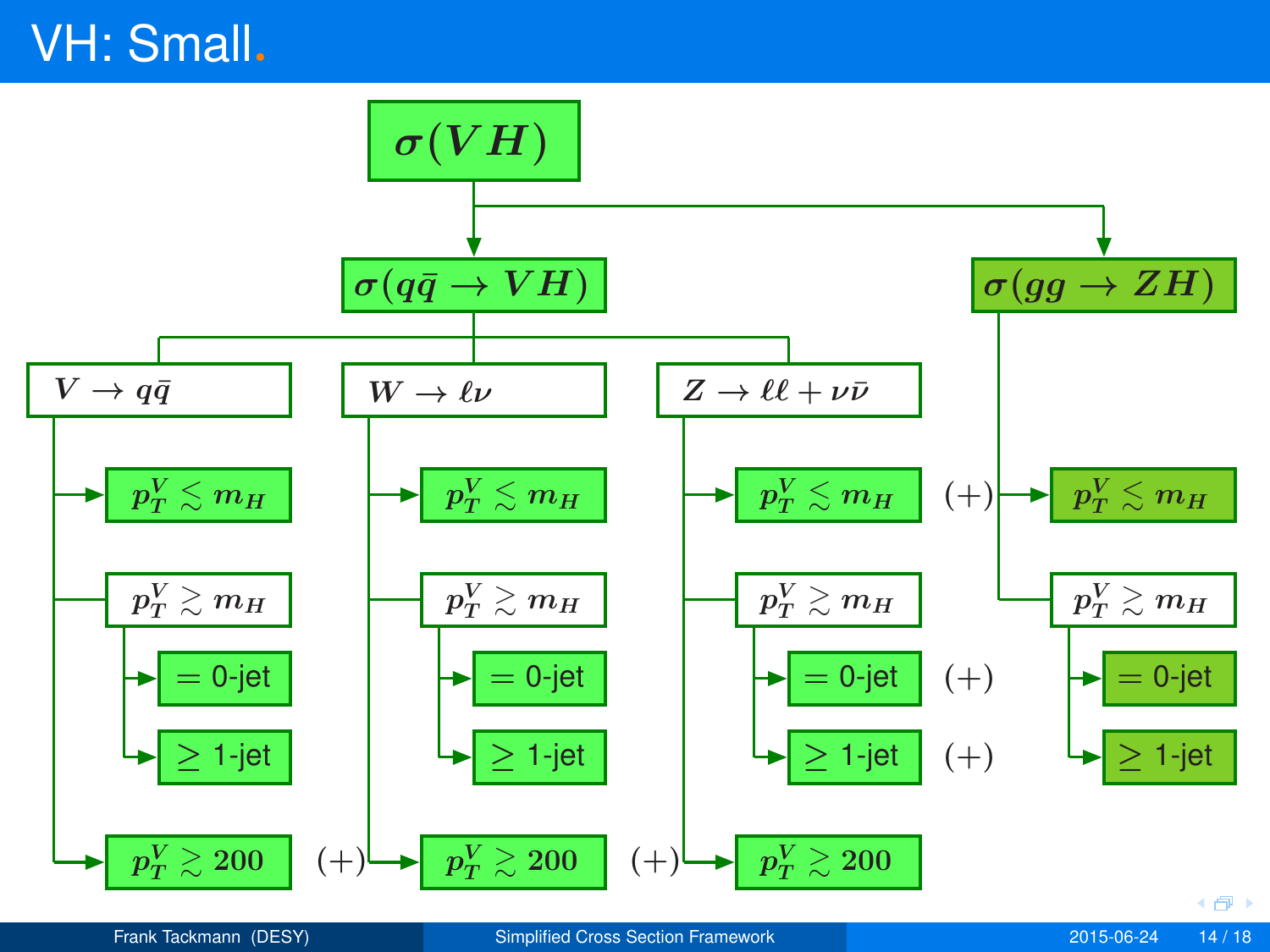## $q\bar{q} \rightarrow VH$ : Medium-Term (similarly for  $q\bar{q} \rightarrow ZH$ ).



Frank Tackmann (DESY) [Simplified Cross Section Framework](#page-0-0) 2015-06-24 15 / 18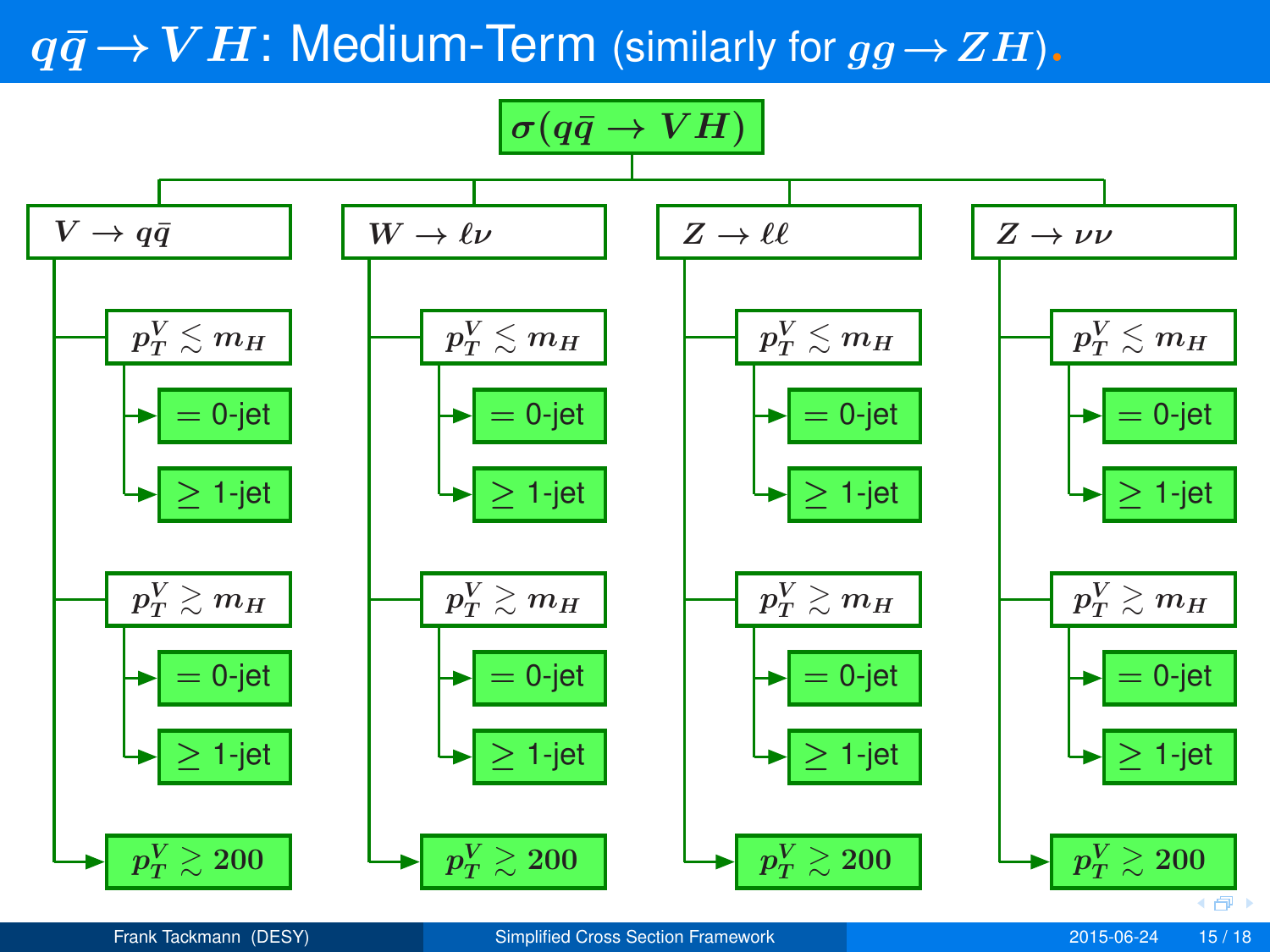## Other Production Channels: Medium-Term.



With enough statistics can start adding other production channels  $\bullet$ 

( 母)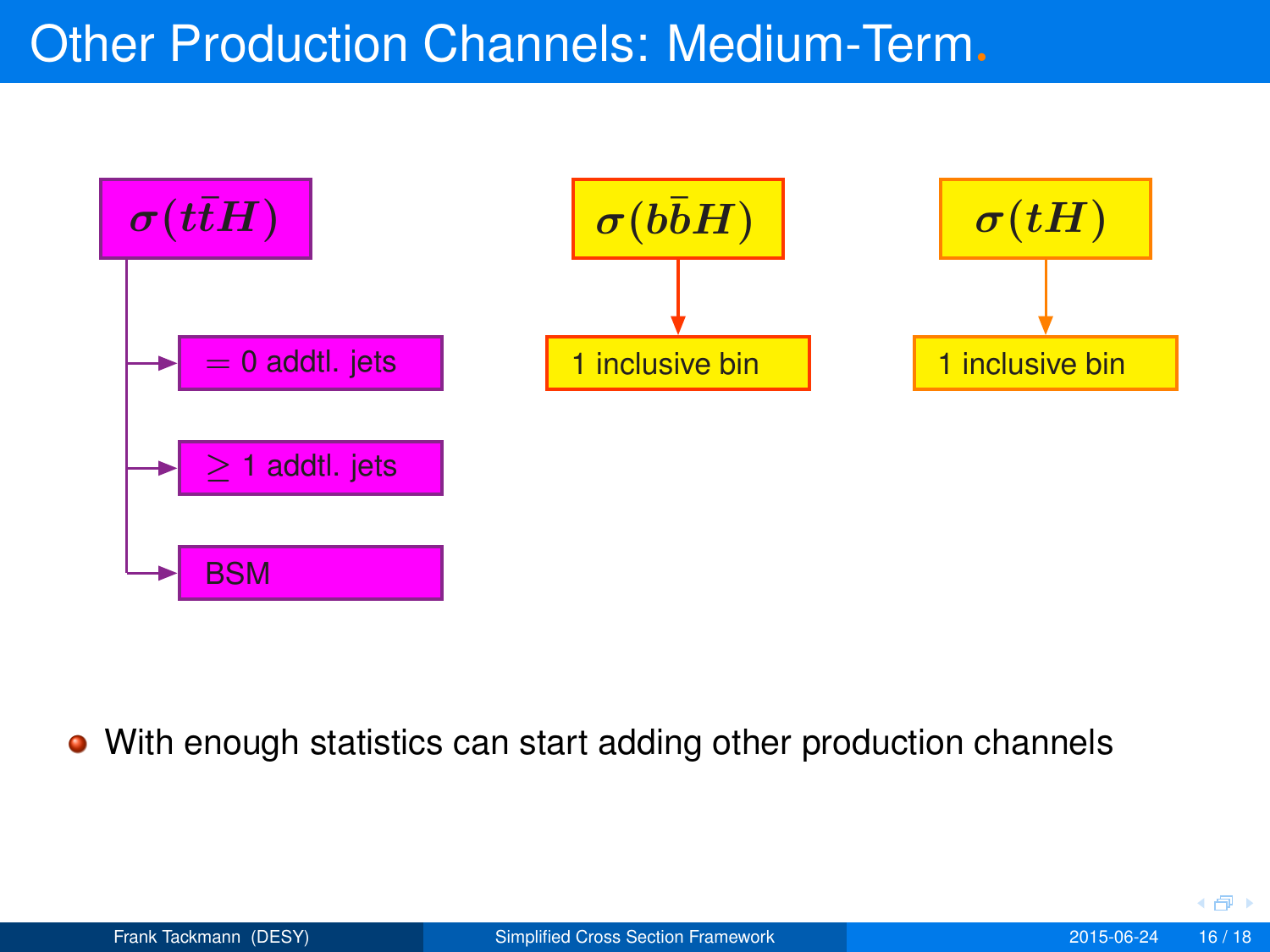#### Finalize bin definitions

- **•** Identify where kinematic bins and where continuous parameters or deformations are better suited
- Input from BSM community important

### Treatment of decays

- Currently use (ratios of) partial widths  $\Gamma_{\gamma\gamma},$   $\Gamma_{ZZ},$   $\Gamma_{WW},$   $\Gamma_{b\bar{b}},$   $\Gamma_{\tau\tau},$  ...
- Can extend these with decay POs  $(\rightarrow$  see Gino's talk)

## Precise definition of  $\sigma(ggF)$ ,  $\sigma(VBF)$ ,  $\sigma(VH)$ , ...

- **Basic idea: Want SM process to act as kinematic template** (treat SM itself like a "simplified model")
	- $\blacktriangleright$  Experimental: Use corresponding SM MC samples
	- $\triangleright$  Theoretically: Need to be well-defined such that theorists know precisely what to calculate (at least in the SM limit)
- **•** How to best quantify residual dependence on SM distribution inside each bin

<span id="page-17-0"></span> $\leftarrow$   $\overline{=}$